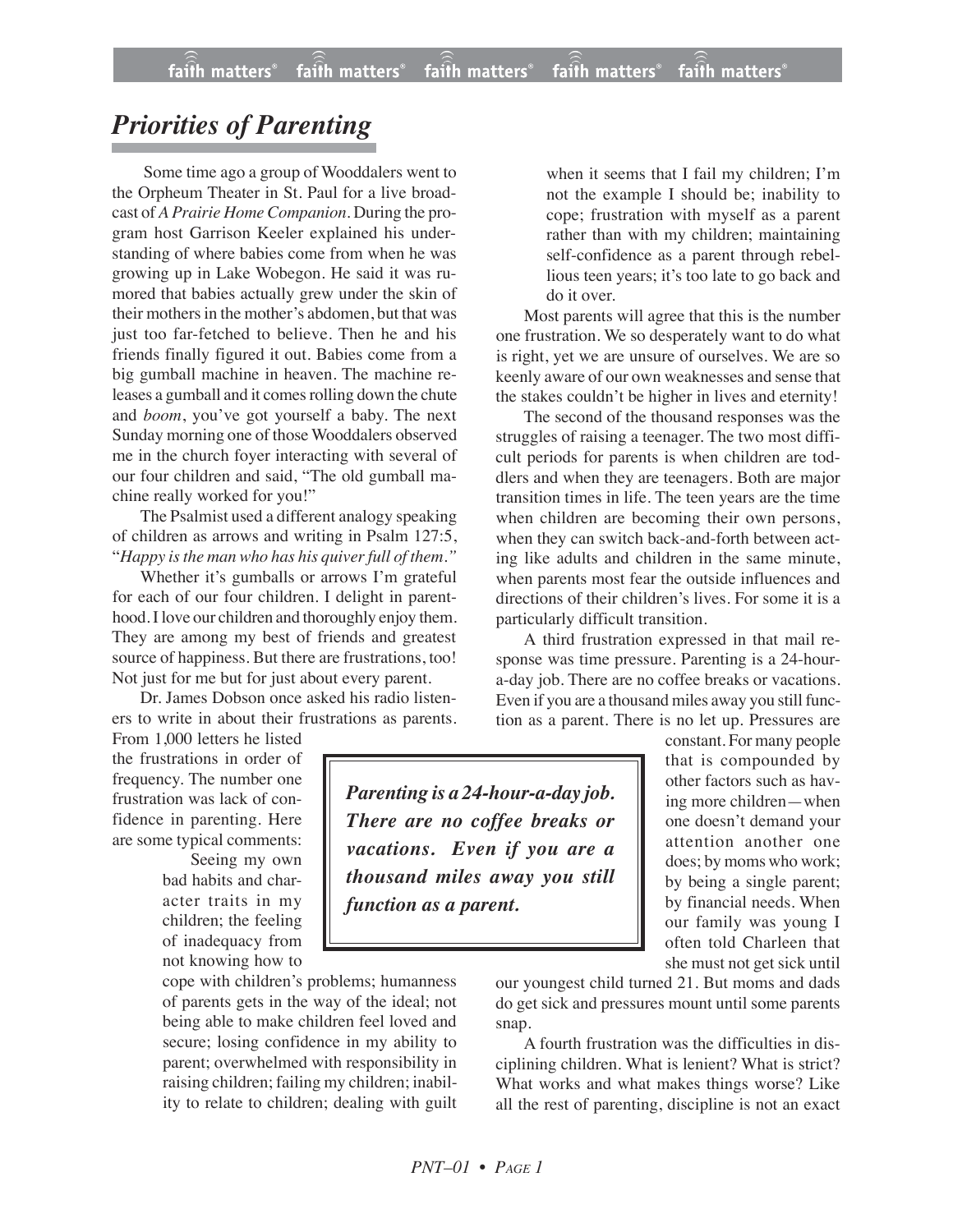science. There is room for error and the rule that seems to apply one moment may not be quite applicable the next moment.

The fifth frustration was the lack of interest or rejection of parents' spiritual values. This is a tough one. Many of us as Christian parents would rather lose our jobs, our homes, our money, our health and even our lives than lose our children from Jesus Christ. We try to do everything right. We have family devotions, take our children to Sunday School and church, send them to summer camp and put them in Christian school, but our children may still turn away from Christ and the church. For many it is more than frustrating, it is heartbreaking.

Sixth was a lack of support and involvement from the father. Mothers become frustrated with fathers who don't accept responsibility for discipline and spiritual leadership. Women often take parenting much more seriously than men and are further frustrated by husbands who seem to contradict the values the women are seeking to instill in their children.

Next on the list was negative outside forces on the children. Music, school, magazines, TV, friends or drugs often push in opposite directions from everything Christian parents seek for their sons and daughters. These pressures cannot be accepted and cannot be avoided. Those who put their children in Christian schools find many of the same problems; those who leave the city for the rural areas find that the negative outside forces are waiting for them when they arrive.

Last on the list was sibling rivalry. In my opinion no one with fewer than two children should get full credit as parents. You don't understand what it's all about until your little angels start fighting over a piece from a Lego set or over which TV program to watch. It's as normal as sunrise and sunset but it certainly can be frustrating.

None of these eight frustrations stands alone; they all overlap. They don't even have the decency to come one-at-a-time; they sometimes even come all at once! It is amidst these frustrations that Christian parents must sort out our priorities in order to be the kind of parents God wants us to be.

There are four priorities that we will deal with here. The number one priority of life is the number one priority of parenthood—to live for the Lord. The very best gift we as parents can give to our children is godly parents. That doesn't mean super-

pious, stick-in-the-mud types. It means parents who love God and live for him, who enjoy God and his gifts and who know how to pray and love and learn.

No parents are perfect. There have never been perfect parents; there are never going to be perfect parents. But living all-out for God will make us the best parents we can be. Don't delay! It's tough to go back and change what's happened. Don't wait for your next job, the crisis to pass or even tomorrow. Start now!

According to Psalm 127, "*Unless the Lord builds the house, its builders labor in vain. Unless the Lord watches over the city, the watchmen stand guard in vain."* There are many people who live with something or someone other than God as the first priority. But if God is not the first priority, everything else is a loss.

The next verse says, "*In vain you rise early and stay up late, toiling for food to eat—for he grants sleep to those he loves."* There are parents who get up early in the morning and work late into the night, and they worry. But it's all a waste of time. You can put in all kinds of hours and read all the books you can get your hands on. You can try your very best and be the most concerned parent ever. But if God is not the number one priority then it's a hopeless cause.

Psalm 127 goes on to say, *"Sons are a heritage from the Lord, children a reward from him."* How important it is to remember that children are a gift from God.

Let's move on to Deuteronomy 6:4-9: "*Hear, O Israel: The Lord our God, the Lord is one. Love the Lord your God with all your heart and with all your soul and with all your strength."* Love for God is the first and highest priority.

But look at what follows in the next several verses:

> These commandments that I give you today are to be upon your hearts. Impress them on your children. Talk about them when you sit at home and when you walk along the road, when you lie down and when you get up. Tie them as symbols on your hands and bind them on your foreheads. Write them on the doorframes of your houses and on your gates.

The greatest responsibility of parents is to themselves love God and out of their love for God teach their children to love God. Some Christian parents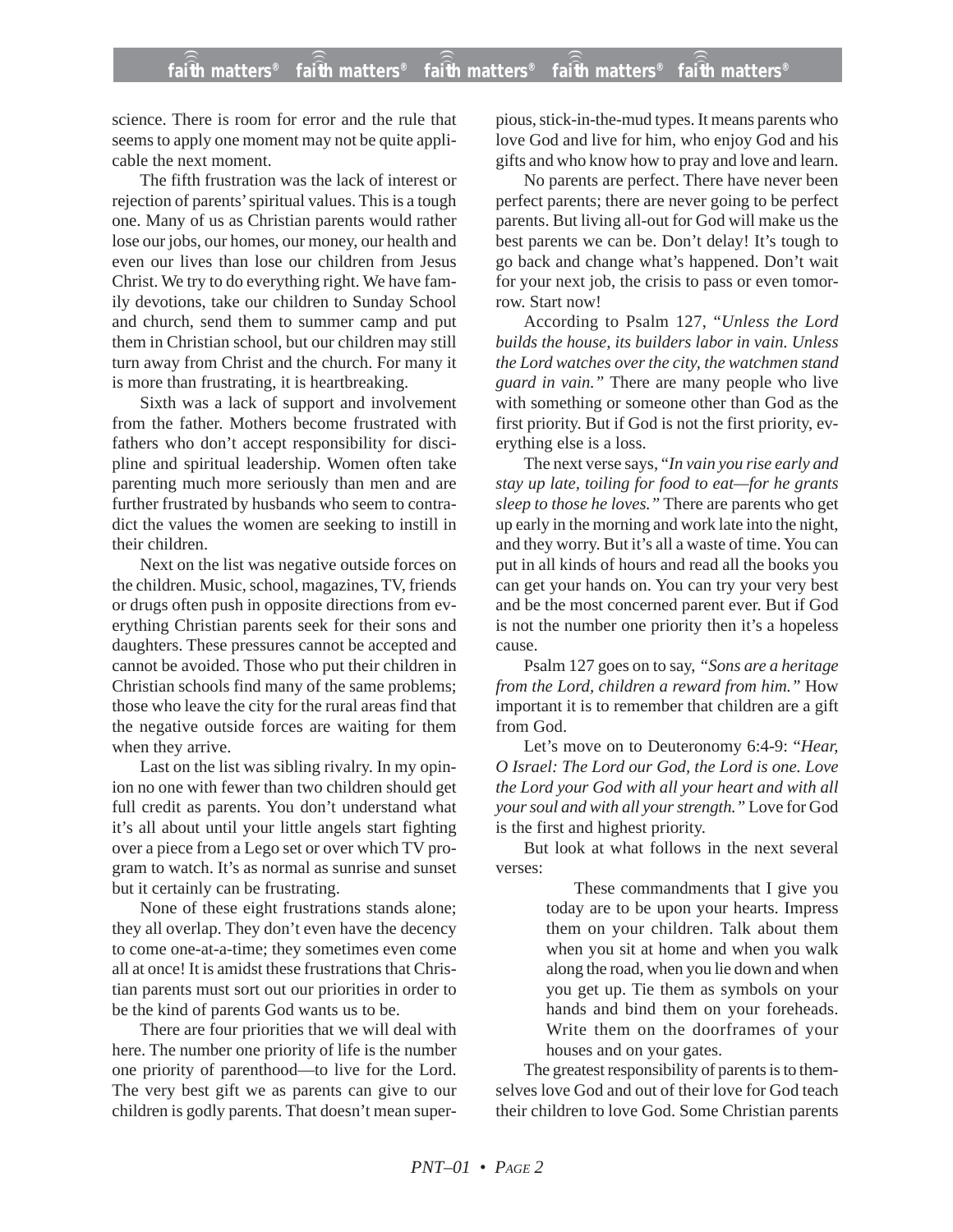## **faith matters® faith matters® faith matters® faith matters® faith matters®** ))) ))) ))) )))  $fa\hat{i}\hat{f}h$  matters $^{\circ}$  fa $\hat{i}\hat{f}h$  matters $^{\circ}$

mistakenly think their number one job is to teach their children obedience. This may be a tragic mistake! Children learn to obey and conform on the outside without the love of God on the inside. When they reach adolescence or adulthood they no longer conform or obey because they haven't learned to love. As parents we should be less concerned about specific legalistic obedience and more concerned about loving God!

Love of God is the base from which we get strength for difficulty, wisdom for parenting and faith for the future. Remember, parenting is not an exact science to be lived by the rules. It is a rela-

tionship with children based on our relationship with God.

During high school I stayed overnight at a friend's home one Friday. For some reason I no longer remember I got up and left early in the morning. As I tiptoed down the stairs to go out the door I

heard some noise in the living room. There in the corner, dressed in pajamas and robe, knelt my friend's father in prayer. By some measures he had a lot going against him as a father: he was an immigrant whose accent marked him as different; he had a physical handicap that caught your attention; he didn't relate particularly well to teenagers; he didn't even go to the same church as the rest of his family; and he died—leaving his wife a widow and his family fatherless. But he loved God and lived for the Lord. And today that son is a pastor who also loves God and lives for the Lord. The number one priority of parenthood is also the number one priority of life: it is to live for the Lord!

The second priority is to enjoy the blessings. Psalm 127:5 says of children, "*Blessed is the man whose quiver is full of them. They will not be put to shame when they contend with their enemies in the gate."* God intended for children to provide happiness. They are to be a source of pride and strength when coping with all of life's enemies, critics and problems.

I'm concerned that some parents miss that happiness. They are so concerned about their children's grades, clothes, habits, rebellion, spirituality and cost that they miss the good things. What a tragedy to so over-emphasize the negatives that we fail to claim the joy and happiness God has given to us.

Claiming the happiness of parenthood is key to raising happy children. Children who grow up with parents who are always grouchy, who continually criticize and who never enjoy their families are not likely to be happy themselves. Blessed is the child whose parents not only love him but enjoy him! How great it is to grow up knowing that in spite of your problems you are the delight of your parents' hearts and a source of their greatest happiness!

Enjoy the blessings by claiming the happiness and by savoring the moment. My father once told me that the fastest time of his life was between 40

*Blessed is the child whose parents not only love him but enjoy him!*

and 50. Busyness and looking to the future can steal the special years of childhood and parenthood that cannot be repeated. Do not take for granted the joy of holding your

infant in your arms because all too quickly he will be grown. Delight in being there when your oneyear-old takes her first steps or you five–year-old first rides a two-wheeler. Give priority to helping your youngster memorize verses for Sunday School, attending his T-ball game or her basketball game. Count these moments as gifts from God that are more important than watching TV or reading a soonto-be-forgotten newspaper. Count it a privilege to help your teenager with homework, to guide your adolescent through the exciting and troubling transition from childhood to adulthood. Savor every moment of watching your son choose his wife or helping your daughter prepare for her wedding.

Several times every year I write an entry in my daily journal reminding myself that "these are the best years of your life. The children will all-toosoon be grown and gone. Enjoy these gifts from God now rather than someday looking back in regret over opportunities missed."

Susanna Wesley is said to have spent one hour alone with each of her 19 children every week. Parents, do not so focus on the frustrations that you miss the blessings. Make the time. Claim the happiness. Savor the moment!

There's a third priority that needs to be included and that is to face the problems. Every family has them. There are no perfect families. There are no